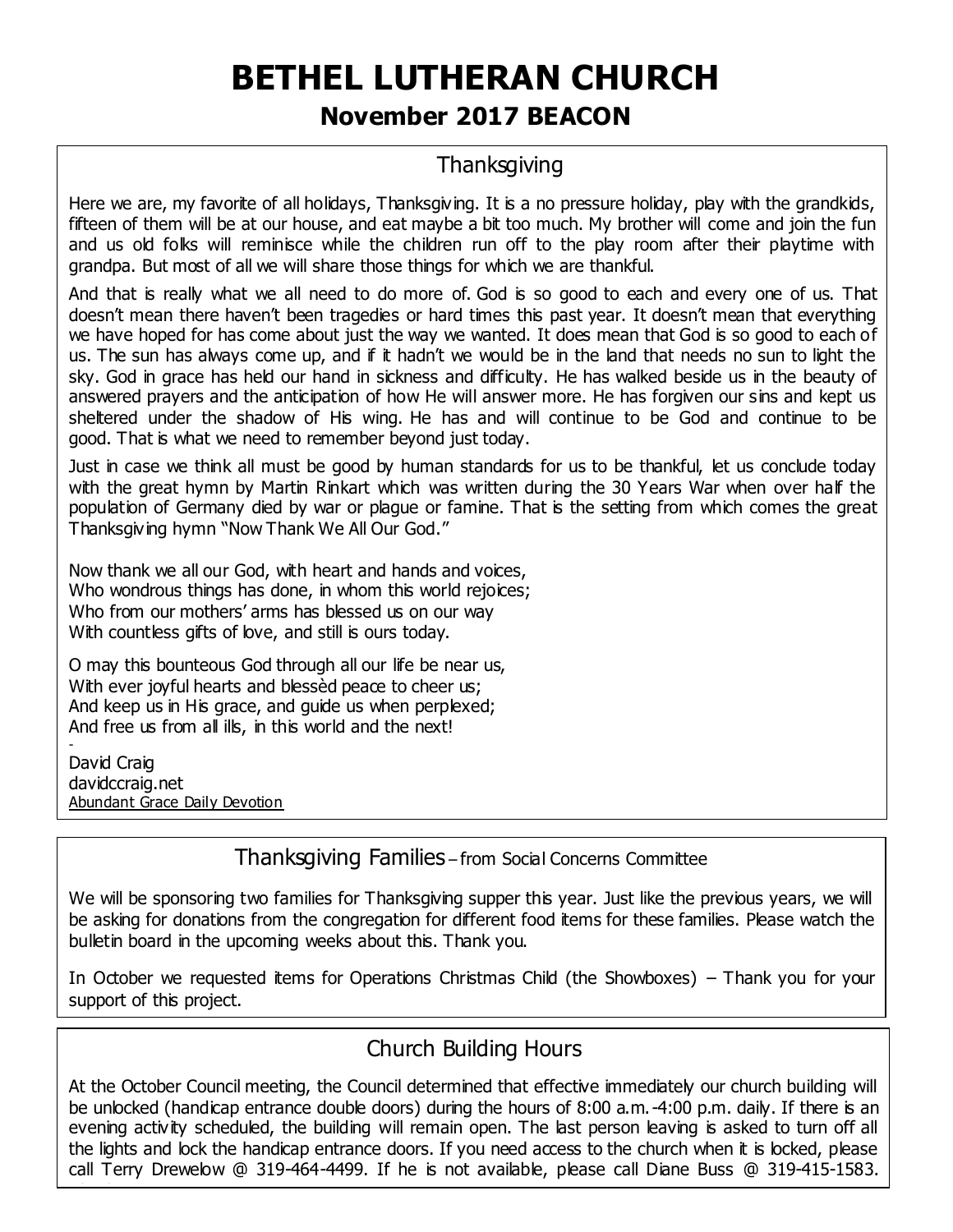## November Bible Reading Schedule

| Nov. 1: Wed:<br>Thursday:<br>Friday:<br>Saturday:<br>Sunday:                           | I Samuel 6:1-9, I Peter 3, Isaiah 25<br>I Samuel 6:10-21, I Peter 4, Isaiah 26<br>I Samuel 7, I Peter 5, Isaiah 27<br>I Samuel 8, Isaiah 28<br>Genesis 44                                                                                                                                                      |
|----------------------------------------------------------------------------------------|----------------------------------------------------------------------------------------------------------------------------------------------------------------------------------------------------------------------------------------------------------------------------------------------------------------|
| Nov. 6, Mon:<br>Tuesday:<br>Wednesday:<br>Thursday:<br>Friday:<br>Saturday:<br>Sunday: | I Sam. 9:1-14, Colossians 1, Isaiah 29:1-14<br>I Sam. 9:15-27, Col. 2, Isaiah 29:15-24<br>I Sam. 10:1-13, Colossians 3, Isaiah 30:1-17<br>I Sam. 10:14-27, Col. 4, Isaiah 30:18-33<br>I Samuel 11, Philemon, Isaiah 31<br>I Samuel 12, Isaiah 32<br>Genesis 45                                                 |
| Tuesday:<br>Wednesday:<br>Thursday:<br>Friday:<br>Saturday:<br>Sunday:                 | Nov. 13, Mon: I Sam. 13:1-10, Isaiah 33:1-13, Rev. 1:1-11<br>I Sam. 13:11-23, Isaiah 33:14-24, Rev. 1:12-20<br>I Sam. 14:1-14, Isaiah 34, Rev. 2:1-17<br>I Sam. 14:15-30, Isaiah 35, Rev. 2:18-29<br>I Sam. 14:31-46, Isaiah 36:1-12, Rev. 3:1-13<br>I Sam. 14:47-52, Is. 36:13-22, Rev. 3:14-22<br>Genesis 46 |
| Tuesday:<br>Wednesday:<br>Thursday:<br>Friday:<br>Saturday:<br>Sunday:                 | Nov. 20, Mon: I Sam. 15:1-12, Isaiah 37:1-20, Rev. 4<br>I Sam. 15:13-24, Isaiah 37:21-38, Rev. 5<br>I Sam. 15:25-35, Isaiah 38:1-8, Rev. 6<br>I Sam. 16:1-13, Isaiah 38:9-22, Rev. 7<br>I Sam. 16:14-23, Isaiah 39, Rev. 8<br>I Sam. 17:1-11, Isaiah 40:1-17, Rev. 9<br>Genesis 47                             |
| Tuesday:<br>Wednesday:<br>Thursday:                                                    | Nov. 27, Mon: I Sam. 17:12-27, Isaiah 40:18-31, Rev. 10<br>I Sam. 17:28-39, Isaiah 41:1-16, Rev. 11<br>I Sam. 17:40-58, Isaiah 41:17-29, Rev. 12<br>I Sam. 18:1-16, Isaiah 42:1-13, Rev. 13                                                                                                                    |

## Organized Prayer for Bethel Families

**WEEK OF NOVEMBER 5 -** Aaron & Angie Ellermann & Riley, Ryan Bixby, Dale & Candy Krohn, Michelle Krohn, James & Sara (Stearns) Deike, Logan & Claire, Chris & Nina Sweeney, Rose & Alexander

**WEEK OF NOVEMBER 12 –** Alex & Monica Bixby, Dennis & Karol Ellermann, Virgil Lindeman, Tricia Krohn, Rex & Hope Tomkins, Desiree & Blake, Ted & Faye Tuitjer

**WEEK OF NOVEMBER 19 –** Derek & Jill Etjen, Trevor & Elle, Bob & Brenda Everts, Jerry & Lisa (Senne) Luhring, Chelsea, Megan & Olivia. Randy & Connie Luhring, Chelsie, Lane & Cameron, Lee & Pat Van Hauen, Sandra Shepard

**WEEK OF NOVEMBER 26 -** Vada Luhring, Jim & Eileen Lupkes, Ken and Beth Van Lengen, Maxine Wahl, Mary Fink, Dan & Kay Frey, Courtney & Tiffany

## Family Devotions for November

Bible Verse: "Oh, give thanks to the LORD, for He is good! For His mercy endures forever." Psalm 107:1

Have you ever wanted to just say, "Thank You" to God because He is good? This is something believers should do every day because God is indeed good and His mercy does indeed last for eternity. What a wonderful promise when things in life don't seem wonderful.

November is a good month to say thank you to God because we celebrate Thanksgiving Day and so thanking Him is on our mind. But let's not just be thankful only this month, let's practice thanking Him every day. We can:

Tell Jesus we are thankful He died for our sins Hide His word in our heart to know Him better Ask Him to help us grow in grace Not forget His everlasting mercies Kneel before God in our heart in love and thankfulness for His goodness Say to others that God is good in all things

Pray: Heavenly Father, Thank You for Your goodness and mercy every day of my life.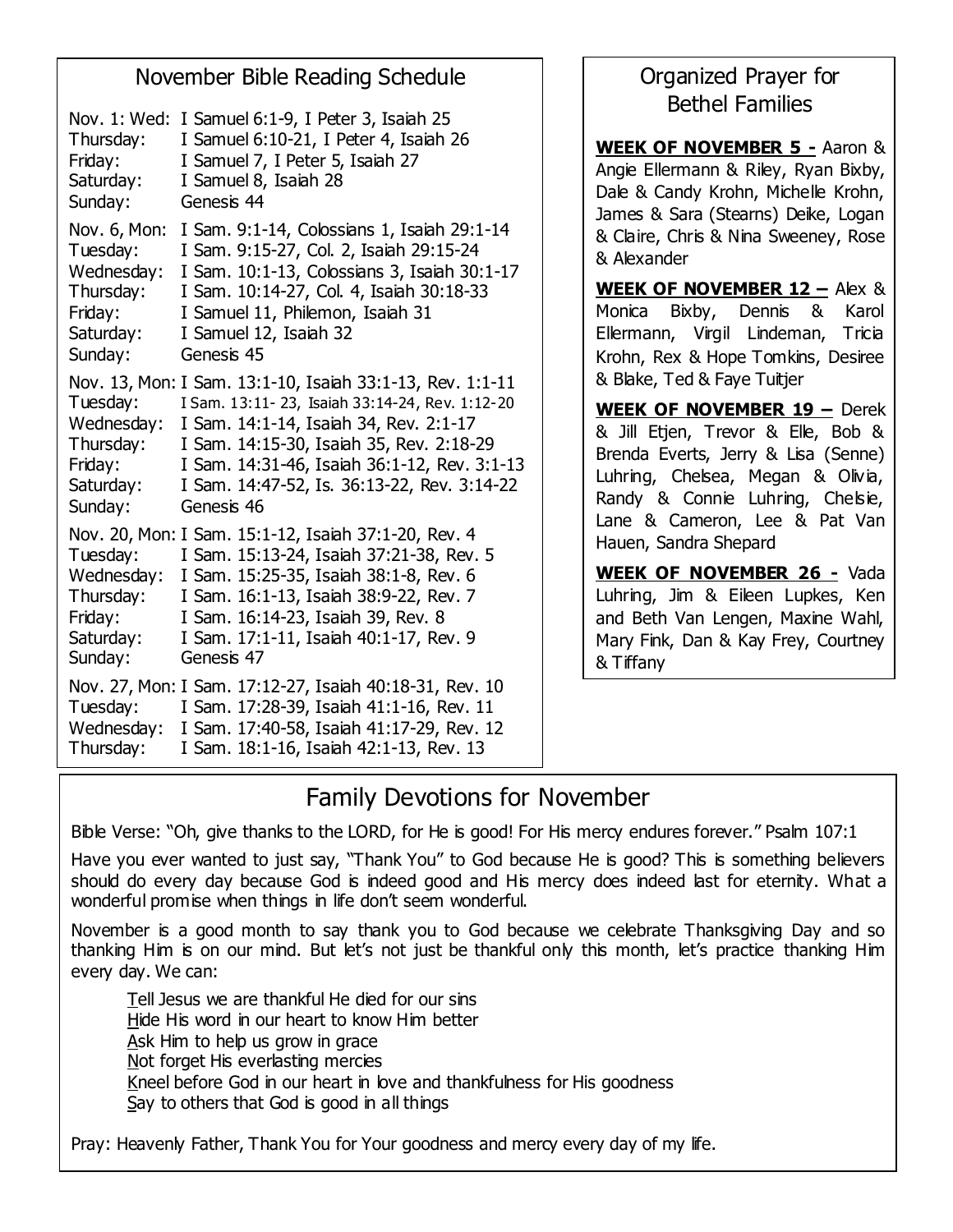#### November Birthdays

- 1 John Hubbard, Rose Sweeney
- 2 Zach Church
- 8 Aaron Ellermann
- 9 Amber Muller
- 10 Lane Luhring, Kory Walters
- 12 Dennis Dudley
- 16 Bob Everts
- 21 Merle Schrage
- 25 Ryan Dudley, Terry Mennen
- 26 JoAnne Schwarz, Dale Stearns
- 27 Bob Rule
- 28 Kathy Aalfs, Christina Edwards
- $30 -$ Tiffany Frey

## Lending Library

The Fellowship Committee would like to start a Lending Library. If you have any good Christian books that you would be willing to let others read, talk to Beth Van Lengen or Pam Jacobson. We will have more details coming.

## BLCW NEWS

Fall is here so there are a couple of dates to mark on your calendar: 1) T**hankoffering Sunday, November**  19<sup>th</sup>; this is when the ladies bring their Thankoffering boxes to the worship service; and, 2) Sunday, **December 3rd , is the Cookie by the Pound sale.** Ladies are asked to bring cookies or candy to sell following worship service.

| Financial Update as of October 11, 2017                                                       |            |                         |  |  |
|-----------------------------------------------------------------------------------------------|------------|-------------------------|--|--|
| Bank Account Balance<br>Commitments yet to be paid:                                           |            | \$27,875.24             |  |  |
| Benevolence                                                                                   | \$5,890.89 |                         |  |  |
| Sanctuary/Interior Bell Tower Repairs/Painting-estimate<br>(congregational vote May 28, 2017) | 500.00     |                         |  |  |
| Exterior Gutter finish work-estimate                                                          | 500.00     |                         |  |  |
| Subtotal - Commitments above<br><b>Balance</b>                                                |            | 6,890.89<br>\$20,984.35 |  |  |

## October 11, 2017 Church Council Minutes

Present: Diane Buss, Carol Chapman, Darla Drewelow, Day Frey, Jenny Hansmann, Bruce Simon

Approval of Agenda: Motion made by Jenny Hansmann, 2<sup>nd</sup> by Darla Drewelow

Approval of the Minutes: Motion made by Bruce Simon,  $2<sup>nd</sup>$  by Darla Drewelow

Approval of the Treasurer's Report: Motion made by Diane Buss,  $2^{nd}$  by Bruce Simon

Pastor's Report was reviewed and discussed

Ministry Team Reports:

- Children & Youth Ministry Team no report
- $\bullet$  Outreach Ministry Team no meeting
- Property Ministry Team  $-$ 
	- 1. Discussed the times of the Church being locked/unlocked each day. Effective October 22<sup>nd</sup>, the Church will be unlocked by 8 AM & locked @ 4 PM, unless there are events that require a change. In the event you need access you may call Terry Drewelow @ 319-464-4499 or Diane Buss  $@$  319-415-1583. This will be communicated in the October 22<sup>nd</sup> bulletin & in the Beacon.
	- 2. Turning off lights: A reminder is warranted to all who might be the last to leave the church to please turn off the lights in the room you are vacating as well as other lights that may have been left on. Also, if applicable, ensure the doors are locked.
	- 3. Two more queen beds will be provided @ the Parsonage.

(cont.)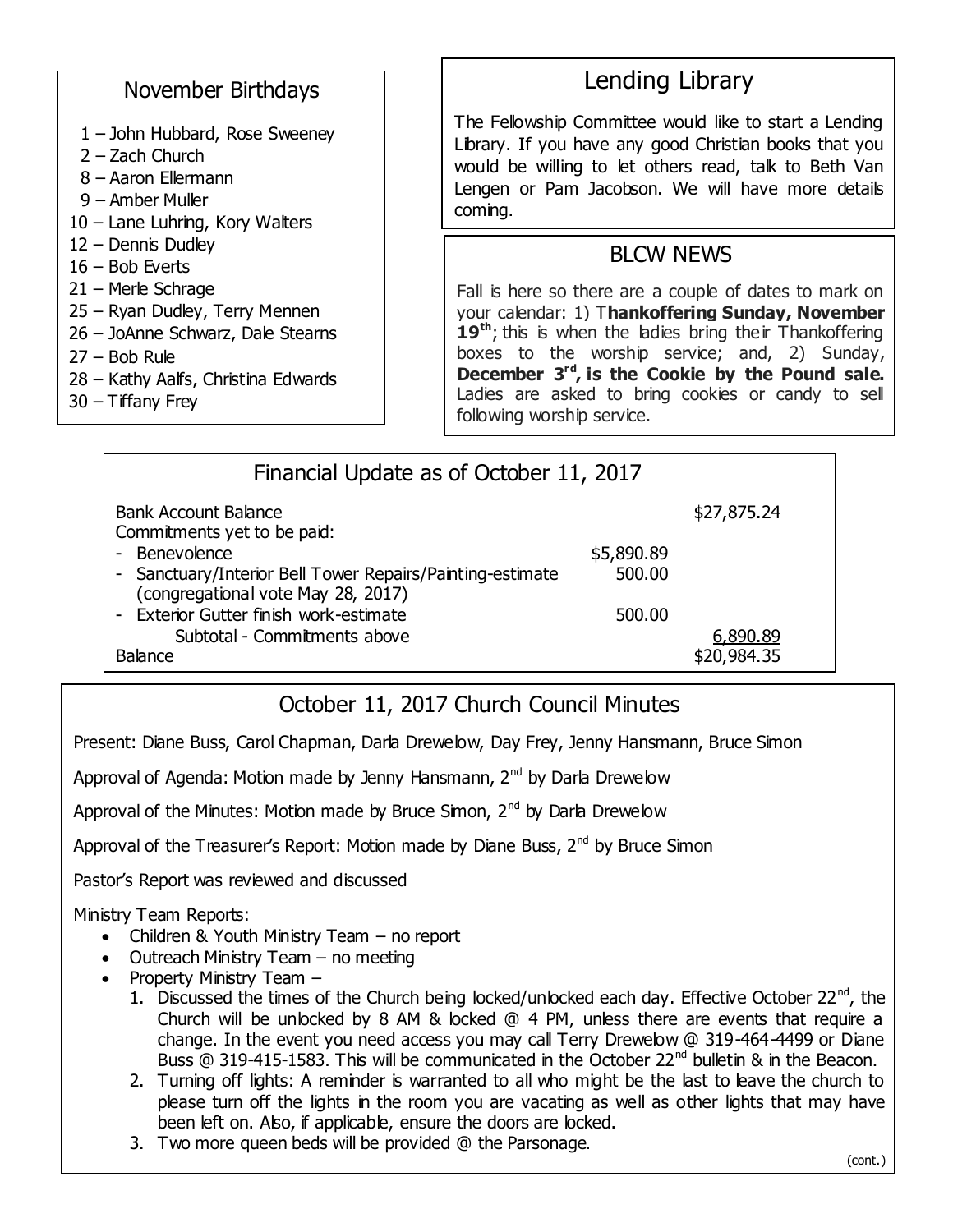October 11, 2017 Church Council Minutes (cont.)

- 4. McGee Construction gutter issues were discussed & noted we have received a commitment from McGee Construction that our outstanding issues will be resolved before winter. They have been paid for the projects they have completed to date.
- 5. Microphones Additional ones are needed for the Reformation Sunday presentation by the Youth. Dan will check on obtainment.
- 6. Fire Extinguisher service Summit Companies will be contacted to fill the replacement need & ongoing service. Once complete a posting will depict where all fire extinguishers are located. Motion by Jenny Hansmann & 2<sup>nd</sup> by Diane Buss.
- 7. Old materials remaining in the Pastor's office was discussed & tabled for next meeting.
- Worship & Music Ministry Team  $-$  no meeting
- Social Concerns Ministry Team no meeting; however, Carol Chapman reports they have chosen two families for the Thanksgiving Adopt a Family Initiative. The process will be similar to last year's initiative. Watch in the Beacon/bulletin for upcoming details.
- $\bullet$  Missions/Benevolence Ministry Team no meeting

#### Correspondence: none

Old Business:

- 1. Youth Leaders unfortunately we have had no response for volunteers to fill this need. Discussed possibly contacting Wartburg College for a student who may be interested in a paid position. Carol Chapman will do an inquiry.
- 2. Confirmation Discussed the current program & students involved along with the upcoming Reformation Sunday event.
- 3. Call Committee Discussed defining to the Call Committee what our specific congregational needs/parameters are so they can better seek candidates. We agreed a full-time pastor is our desire; however, financial constraints & declining membership is an issue. Some research will be done on various options relative to possible sharing of a Pastor if that should become necessary.
- 4. Fall Kickoff Feedback Review ongoing review of the feedback continues each month. The "Fishers of Men" business type card samples were distributed & discussed along with options for a relief organist if that need would be necessary.

New Business:

- 1. Budget Committee members are Jenny Hansmann, Dan Frey, Julia Dudley, Jim Schwarz, Angie Ellermann, Jeremy Paulson
- 2. Nominating Committee members are Jeff Johnson, Jeff Jacobson, Angie Ellermann, Jim Schwarz, Jeremy Paulson; Dan will search for a chairperson.
- 3. LCMC Education/Class Pastor would like to attend an upcoming class on Lutheran Theology. Motion to approve by Darla Drewelow &  $2^{nd}$  by Jenny Hansmann.
- 4. Lending Library Our library has interesting, inspiring reading materials on a variety of topics. To encourage the congregation to check these materials out, volunteers have come forward & would like approval to identify & present to the congregation, on a regular basis, possible materials they may want to explore. The Council agreed & will encourage them to move forward. More details to follow.

Communion Assistants:

November - Jenny Hansmann, Stacy Palmer December – Diane Buss, Jay Herter

Motion to adjourn the meeting by Darla Drewelow  $\& 2<sup>nd</sup>$  by Diane Buss.

Closing Prayer/The Lord's Prayer

Submitted by Carol Chapman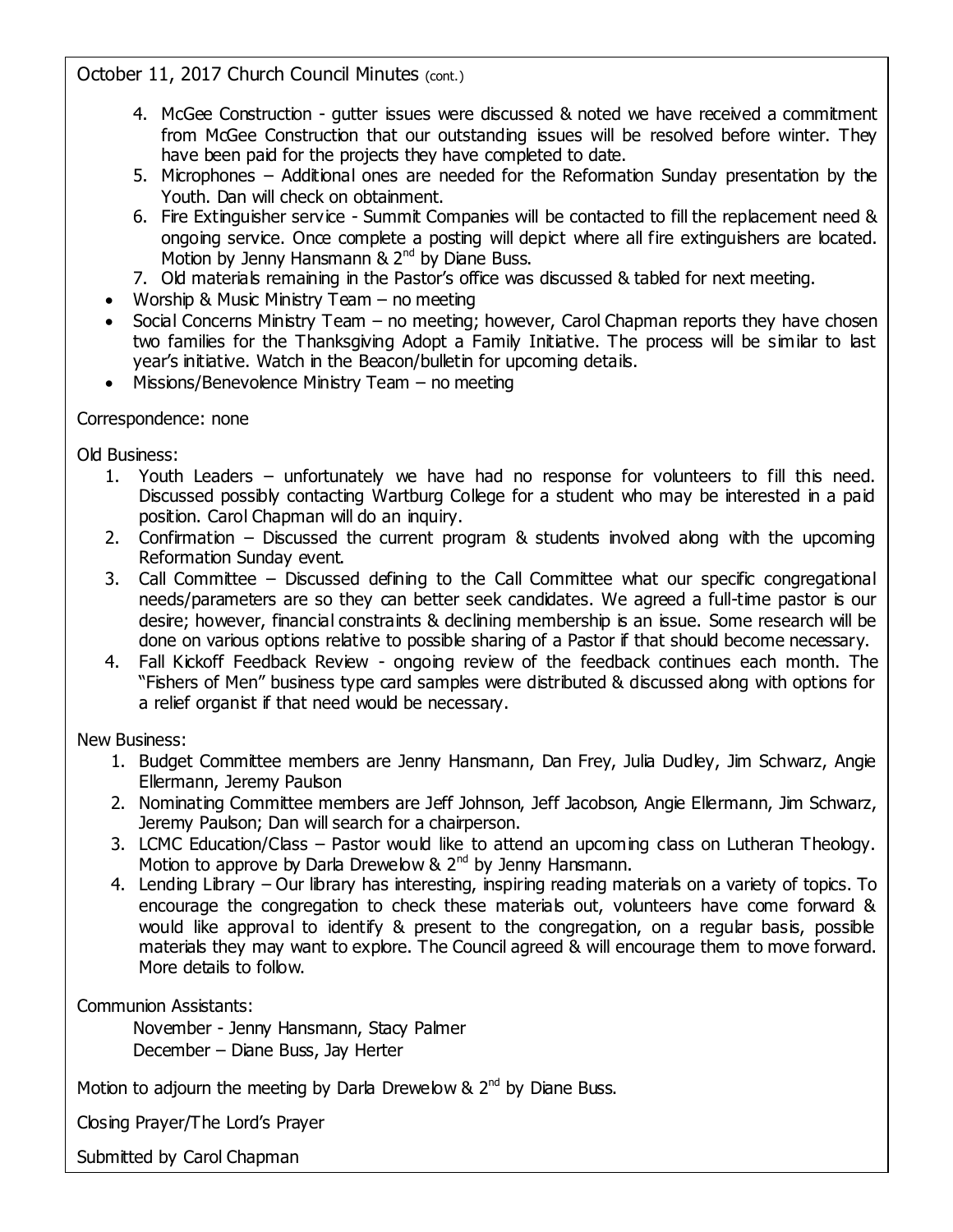## Worship Assistant Schedule for November--Worship Service 9:00 a.m.

|                          | <b>November 5</b>                          | <b>November 12</b>                                           | <b>November 19</b>        | <b>November 23</b>       | November 26                |  |
|--------------------------|--------------------------------------------|--------------------------------------------------------------|---------------------------|--------------------------|----------------------------|--|
| <b>USHERS</b>            | Dan & Kay<br>Frey                          | Vern & Marilyn Ingalls,<br>Jason Uhlenhopp &<br>Leah Ingalls | Allen & Rachael<br>Redman | Perry & Devin<br>Bernard | Dennis & Bonnie<br>Gerloff |  |
| ORGANISTS/PIANISTS       | Janet Mennen/Sharleen Hubbard/Jacque Craig |                                                              |                           |                          |                            |  |
| <b>ALTAR GUILD</b>       | Jann Wiegmann & Jan Stearns                |                                                              |                           |                          |                            |  |
| <b>GREETERS</b>          | Dennis & Karol                             | Mary Rice                                                    | Terry & Darla             |                          | Dave & Sharleen            |  |
|                          | Ellermann                                  |                                                              | <b>Drewelow</b>           |                          | Hubbard                    |  |
| <b>LECTORS</b>           | Sherry Brouwer                             | Carol Chapman                                                | Beth Van Lengen           |                          | Dan Frey                   |  |
| <b>LITURGISTS</b>        | Aaron Ellermann                            | <b>Bonnie Gerloff</b>                                        | JoAnne Schwarz            |                          | Sharleen Hubbard           |  |
| <b>ACOLYTES</b>          | Ava Mann                                   | Evan Palmer                                                  | Devin Bernard             | Devin Bernard            | Gavin Bernard              |  |
|                          | Corryn Mann                                |                                                              | Gavin Bernard             |                          |                            |  |
| <b>COMMUNION</b>         | Jenny Hansmann                             |                                                              | Jenny Hansmann            |                          |                            |  |
| <b>ASSISTANTS</b>        | <b>Stacy Palmer</b>                        |                                                              | <b>Stacy Palmer</b>       |                          |                            |  |
| <b>COFFEE FELLOWSHIP</b> | <b>Church Council</b>                      |                                                              |                           |                          |                            |  |
| SOUND SYSTEM             | <b>Church Council</b>                      |                                                              |                           |                          |                            |  |

## October Summary of Attendance and Financial Contributions

|                                           | <b>Attendance</b> | <b>Bene./Mission</b> | <b>Current</b> | <b>Building Maintenance</b> |
|-------------------------------------------|-------------------|----------------------|----------------|-----------------------------|
| <b>Sunday, October 1</b>                  | 75.               | \$210.40             | \$2,321.10     | \$0.00                      |
| <b>Sunday, October 8</b>                  | 66                | \$141.60             | \$1,379.42     | \$0.00                      |
| Sunday, October 15                        | 64                | \$167.30             | \$2,010.80     | \$0.00                      |
| <b>Sunday, October 22</b>                 | 66                | \$141.00             | \$2,044.20     | \$0.00                      |
| <b>Sunday, October 29</b>                 | 58                | \$131.00             | \$1,724.10     | \$0.00                      |
| Total Receipts January 1-October 29, 2017 |                   | \$6,425.02           | \$87,122.84    | \$100.00                    |

**Email: [bethelparkersburg@gmail.com](mailto:bethelparkersburg@gmail.com) Website: [www.bethelparkersburg.org](http://www.bethelparkersburg.org/) 'Like' & 'Follow' us on Facebook too!**